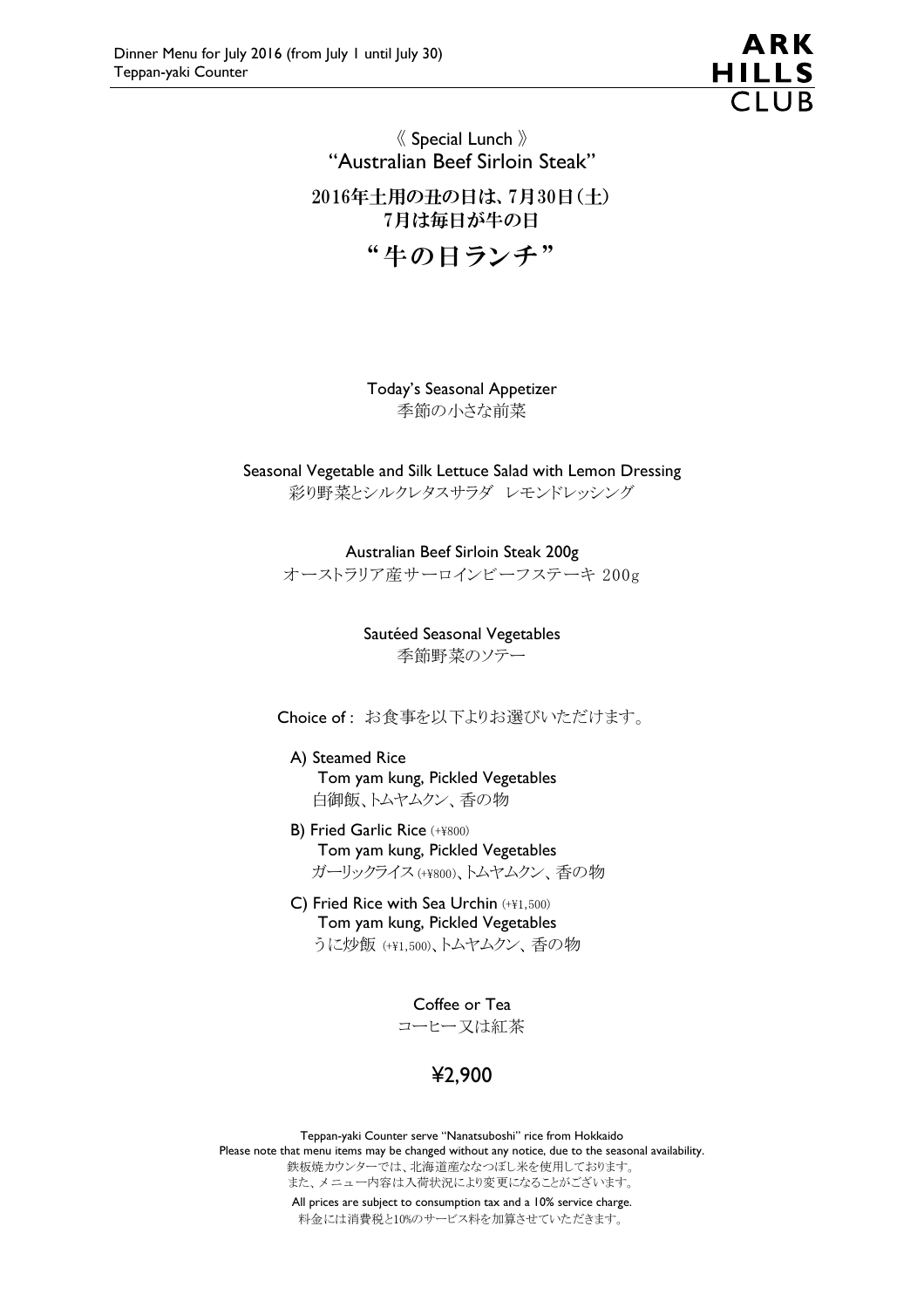クラブ特製のハンバーグをご用意致しました。



Lunch Specialty ステーキ屋さんのハンバーグステーキ

ご好評いただいております、黒毛和牛100%のハンバーグ。 今月は、シェフ自慢のオリジナル山わさびソースでご用意しました。

> Seasonal Appetizer 季節の小鉢

Seasonal Vegetable and Silk Lettuce Salad with Lemon Dressing 彩り野菜とシルクレタスサラダ レモンドレッシング

> Hamburger Steak with Horse Radish Sauce ハンバーグステーキ 北海道産山わさびソース

Choice of : お食事を以下よりお選びいただけます。

A) Steamed Rice Tom yam kung, Pickled Vegetables 白御飯、トムヤムクン、香の物

- B) Fried Garlic Rice (+¥500) Tom yam kung, Pickled Vegetables ガーリックライス (+¥500)、トムヤムクン、香の物
- C) Fried Rice with Sea Urchin (+¥800) Tom yam kung, Pickled Vegetables うに炒飯 (+¥800)、トムヤムクン、香の物

## ¥2,300

Please note that menu items may be changed without any notice, due to the seasonal availability. また、メニュー内容は入荷状況により変更になることがございます。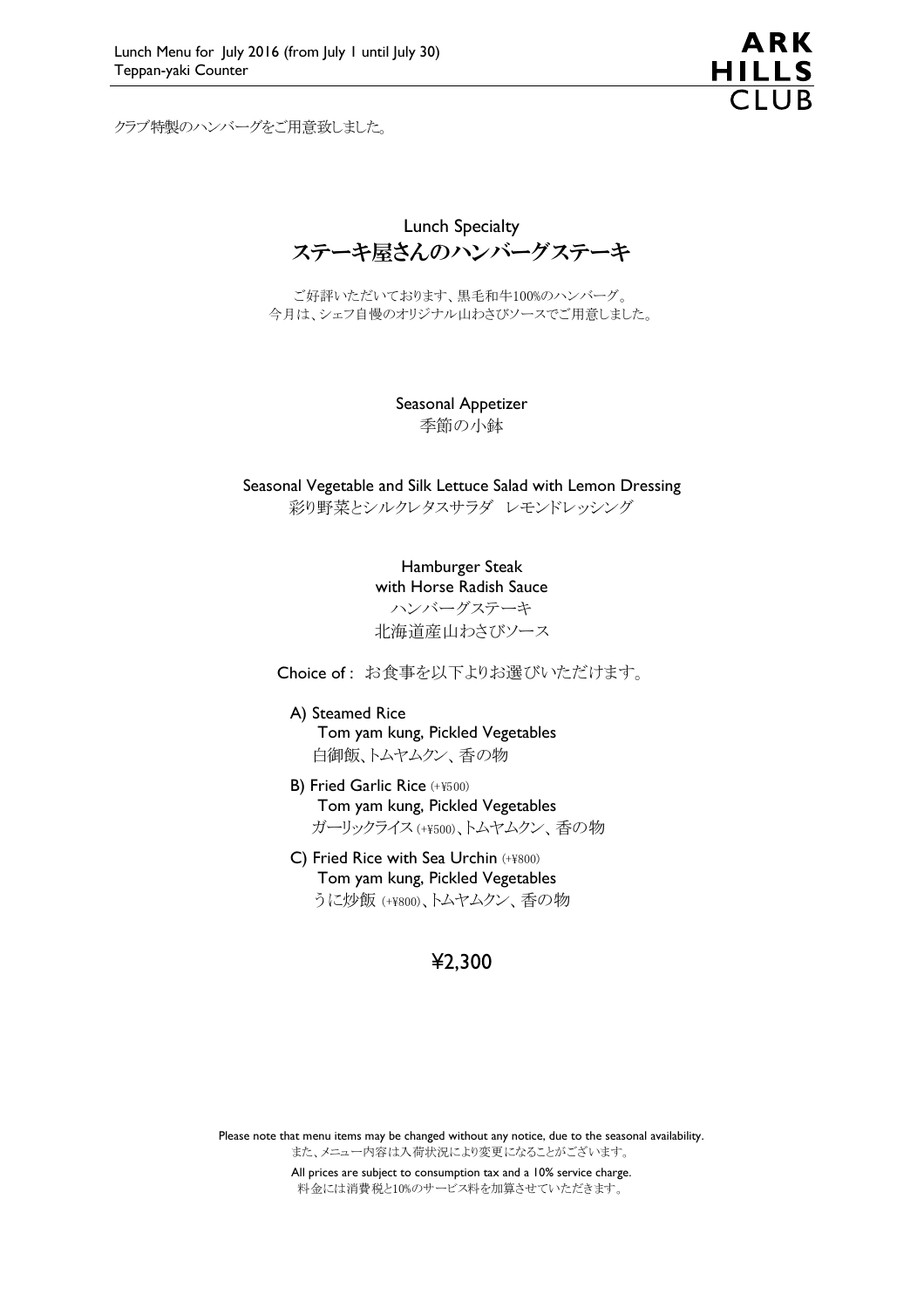

# Dry-aged Beef Lunch

ドライエイジビーフランチ

Today's Seasonal Appetizer 季節の小鉢 Gazpacho, Boiled Pork and Green Onion with Vinegared Miso Sauce or Pickled Octopus, etc. (ガスパチョ、豚と一文字ぐるぐるのぬた、真タコの阿茶蘭漬けなど)

> Seasonal Vegetable and Silk Lettuce Salad with Lemon Dressing 彩り野菜とシルクレタスサラダ レモンドレッシング

> > Dry-Aged Australian Beef Steak 100g オーストラリア産ドライエイジビーフ 100g

Sautéed Seasonal Vegetables such as White Egg Plant and Spaghetti Squash 季節野菜のソテー 白茄子、金糸瓜など

Choice of : お食事を以下よりお選びいただけます。

- A) Steamed Rice Tom yam kung, Pickled Vegetables 白御飯、トムヤムクン、香の物
- B) Fried Garlic Rice Tom yam kung, Pickled Vegetables ガーリックライス、トムヤムクン、香の物
- C) Fried Rice with Sea Urchin (+¥500) Tom yam kung, Pickled Vegetables うに炒飯 (+¥500)、トムヤムクン、香の物

Coffee or Tea コーヒー 又は 紅茶

# ¥2,300

Teppan-yaki Counter serve "Nanatsuboshi" rice from Hokkaido Please note that menu items may be changed without any notice, due to the seasonal availability. 鉄板焼カウンターでは、北海道産ななつぼし米を使用しております。 また、メニュー内容は入荷状況により変更になることがございます。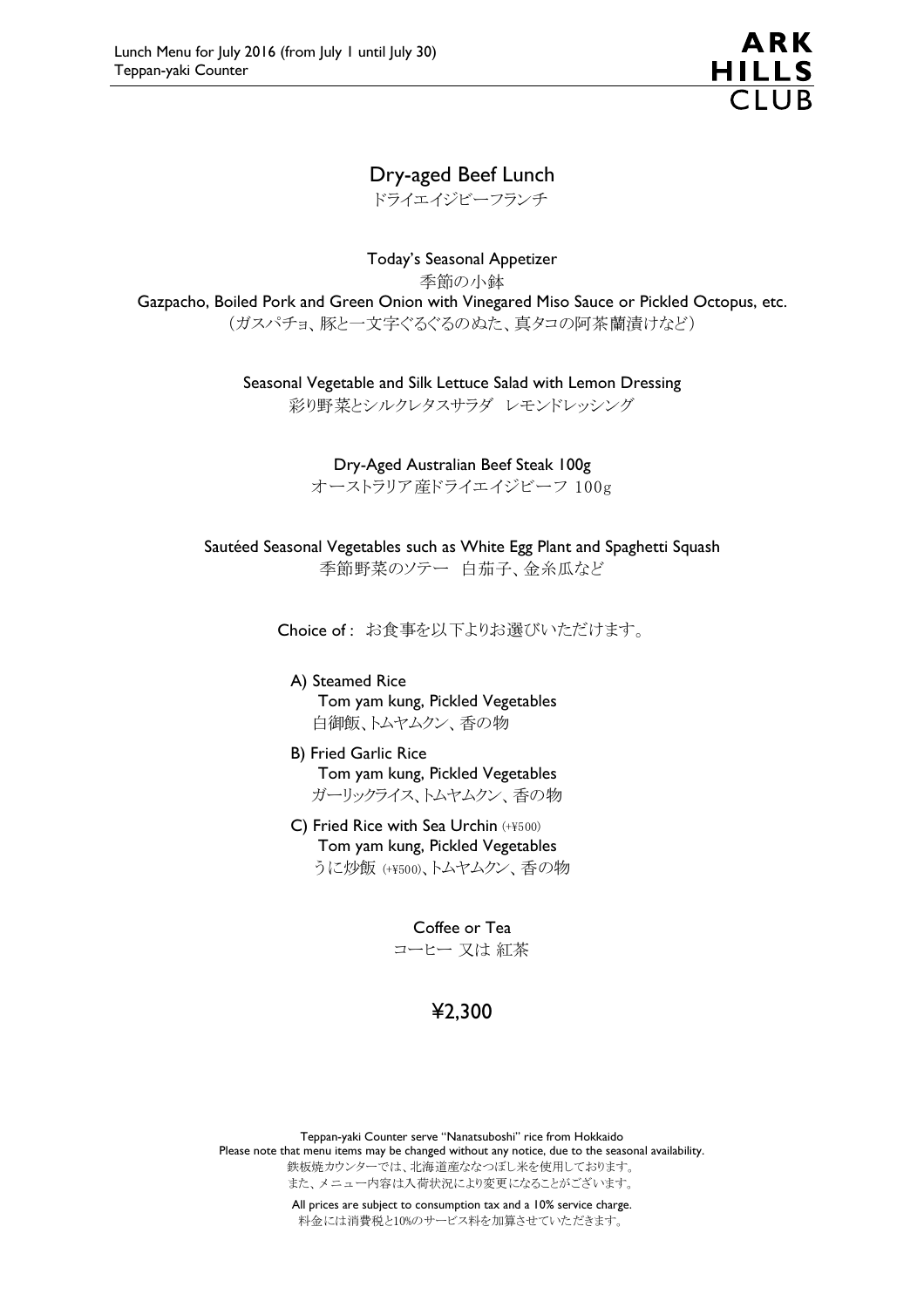

### Today's Rare Cuts Beef Lunch

"お肉の美味しさ再発見" 本日の稀少部位ランチ

#### Today's Seasonal Appetizer

季節の小鉢

Gazpacho, Boiled Pork and Green Onion with Vinegared Miso Sauce or Pickled Octopus, etc.

(ガスパチョ、豚と一文字ぐるぐるのぬた、真タコの阿茶蘭漬けなど)

Seasonal Vegetable and Silk Lettuce Salad with Lemon Dressing

彩り野菜とシルクレタスサラダ レモンドレッシング

Today's Rare Cuts of Beef 100g

秋田産あか牛鹿角牛 国産牛などの稀少部位 100g カイノミ、ざぶとん、みすじ、イチボなどからその日一番の特選部位をお楽しみいただきます。

Sautéed Seasonal Vegetables such as White Egg Plant and Spaghetti Squash 季節野菜のソテー 白茄子、金糸瓜など

Choice of : お食事を以下よりお選びいただけます。

- A) Steamed Rice Tom yam kung, Pickled Vegetables 白御飯、トムヤムクン、香の物
- B) Fried Garlic Rice Tom yam kung, Pickled Vegetables ガーリックライス、トムヤムクン、香の物
- C) Fried Rice with Sea Urchin (+¥500) Tom yam kung, Pickled Vegetables うに炒飯 (+¥500)、トムヤムクン、香の物

Coffee or Tea コーヒー 又は 紅茶

# ¥2,800

Teppan-yaki Counter serve "Nanatsuboshi" rice from Hokkaido Please note that menu items may be changed without any notice, due to the seasonal availability. 鉄板焼カウンターでは、北海道産ななつぼし米を使用しております。 また、メニュー内容は入荷状況により変更になることがございます。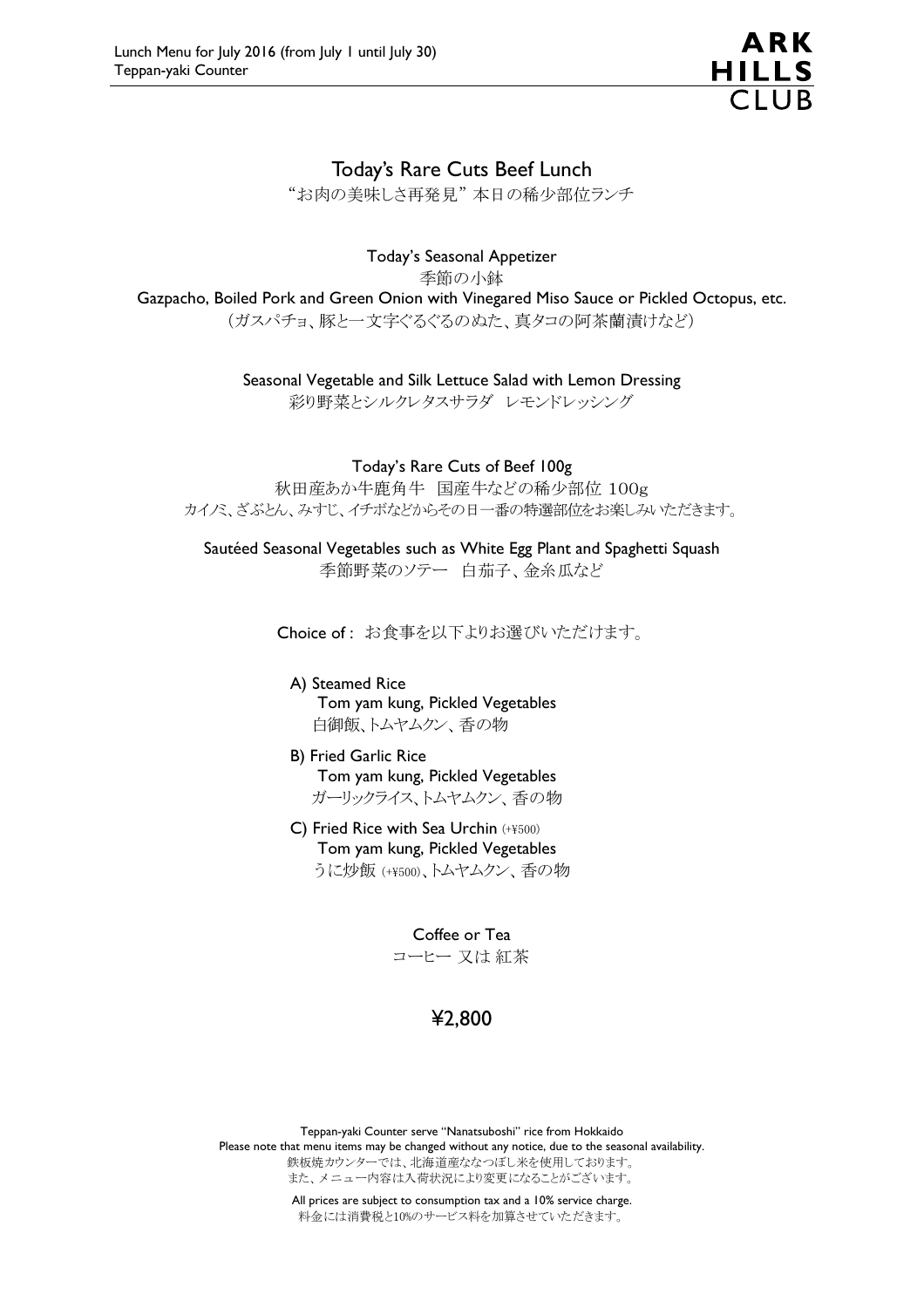

## Seafood Lunch

シーフードランチ

Today's Seasonal Appetizer 季節の小鉢 Gazpacho, Boiled Pork and Green Onion with Vinegared Miso Sauce or Pickled Octopus, etc. (ガスパチョ、豚と一文字ぐるぐるのぬた、真タコの阿茶蘭漬けなど)

> Seasonal Vegetable and Silk Lettuce Salad with Lemon Dressing 彩り野菜とシルクレタスサラダ レモンドレッシング

Sautéed Japanese Seabass and Scallops with Barley Miso Sauce スズキと帆立貝のソテー 熊本麦味噌ソース

Sautéed Seasonal Vegetables such as White Egg Plant and Pumpkin 季節野菜のソテー 白茄子、坊ちゃん南瓜など

Choice of : お食事を以下よりお選びいただけます。

A) Steamed Rice Tom yam kung, Pickled Vegetables 白御飯、トムヤムクン、香の物

- B) Fried Garlic Rice Tom yam kung, Pickled Vegetables ガーリックライス、トムヤムクン、香の物
- C) Fried Rice with Sea Urchin (+¥500) Tom yam kung, Pickled Vegetables うに炒飯 (+¥500)、トムヤムクン、香の物

Coffee or Tea コーヒー 又は 紅茶

# ¥3,500

Teppan-yaki Counter serve "Nanatsuboshi" rice from Hokkaido Please note that menu items may be changed without any notice, due to the seasonal availability. 鉄板焼カウンターでは、北海道産ななつぼし米を使用しております。 また、メニュー内容は入荷状況により変更になることがございます。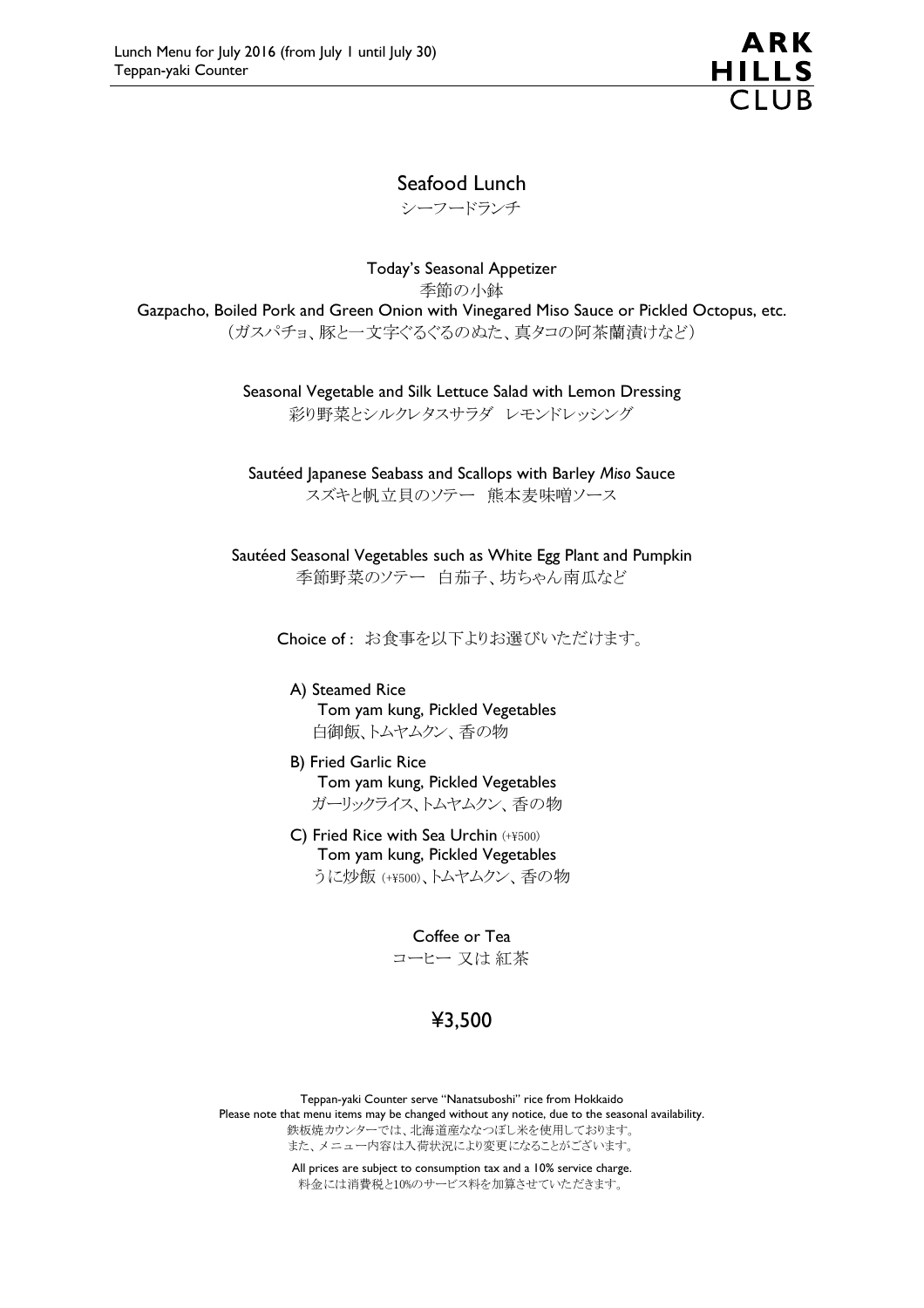

シェフが厳選した上質な赤身の国産牛をご堪能ください。

Today's Seasonal Appetizer 季節の小鉢 Gazpacho, Boiled Pork and Green Onion with Vinegared Miso Sauce or Pickled Octopus, etc. (ガスパチョ、豚と一文字ぐるぐるのぬた、真タコの阿茶蘭漬けなど)

Seasonal Vegetable and Silk Lettuce Salad with Lemon Dressing

彩り野菜とシルクレタスサラダ レモンドレッシング

Japanese Beef Sirloin 100g or Tenderloin 100g 国産牛 サーロイン100g または フィレ100g

Sautéed Seasonal Vegetables such as White Egg Plant and Spaghetti Squash 季節野菜のソテー 白茄子、金糸瓜など

Choice of : お食事を以下よりお選びいただけます。

- A) Steamed Rice Tom yam kung, Pickled Vegetables 白御飯、トムヤムクン、香の物
- B) Fried Garlic Rice Tom yam kung, Pickled Vegetables ガーリックライス、トムヤムクン、香の物
- C) Fried Rice with Sea Urchin (+¥500) Tom yam kung, Pickled Vegetables うに炒飯 (+¥500)、トムヤムクン、香の物

Coffee or Tea コーヒー 又は 紅茶

# ¥4,500

Teppan-yaki Counter serve "Nanatsuboshi" rice from Hokkaido Please note that menu items may be changed without any notice, due to the seasonal availability. 鉄板焼カウンターでは、北海道産ななつぼし米を使用しております。 また、メニュー内容は入荷状況により変更になることがございます。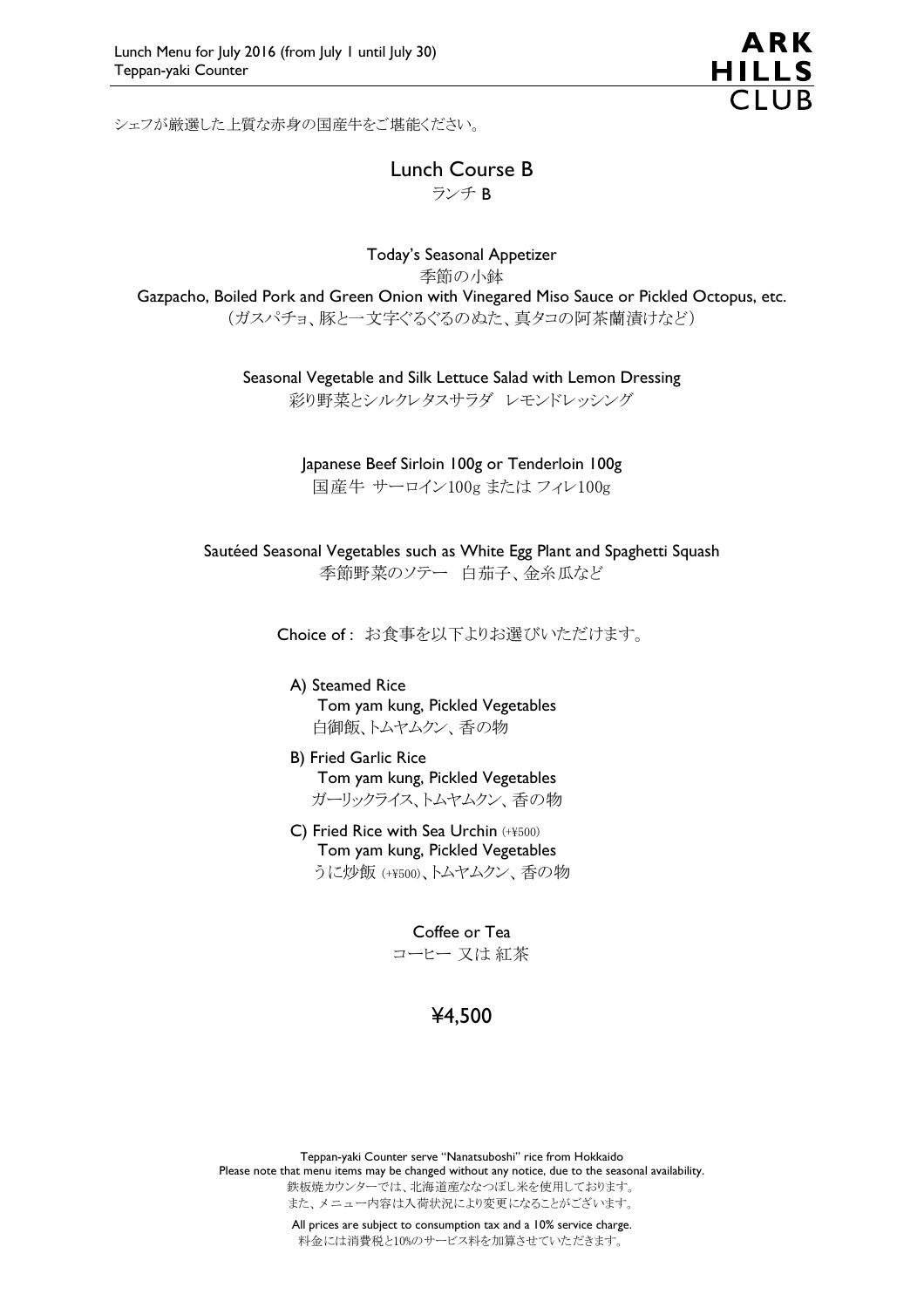ARK **HILLS** 

シェフが厳選した上質な赤身の国産牛をご堪能ください。

Today's Seasonal Appetizer 季節の小鉢 Gazpacho, Boiled Pork and Green Onion with Vinegared Miso Sauce or Pickled Octopus, etc. (ガスパチョ、豚と一文字ぐるぐるのぬた、真タコの阿茶蘭漬けなど)

Seasonal Vegetable and Silk Lettuce Salad with Lemon Dressing

彩り野菜とシルクレタスサラダ レモンドレッシング

Sautéed Japanese Seabass with Barley Miso Sauce スズキのソテー 熊本麦味噌ソース

Japanese Beef Sirloin 100g or Tenderloin 100g 国産牛 サーロイン100g または フィレ100g

Sautéed Seasonal Vegetables such as White Egg Plant and Pumpkin 季節野菜のソテー 白茄子、坊ちゃん南瓜など

Choice of : お食事を以下よりお選びいただけます。

#### A) Steamed Rice Tom yam kung, Pickled Vegetables 白御飯、トムヤムクン、香の物

- B) Fried Garlic Rice
- Tom yam kung, Pickled Vegetables ガーリックライス、トムヤムクン、香の物
- C) Fried Rice with Sea Urchin (+¥500) Tom yam kung, Pickled Vegetables うに炒飯 (+¥500)、トムヤムクン、香の物

Coffee or Tea

コーヒー 又は 紅茶

# ¥6,000

Teppan-yaki Counter serve "Nanatsuboshi" rice from Hokkaido Please note that menu items may be changed without any notice, due to the seasonal availability. 鉄板焼カウンターでは、北海道産ななつぼし米を使用しております。 また、メニュー内容は入荷状況により変更になることがございます。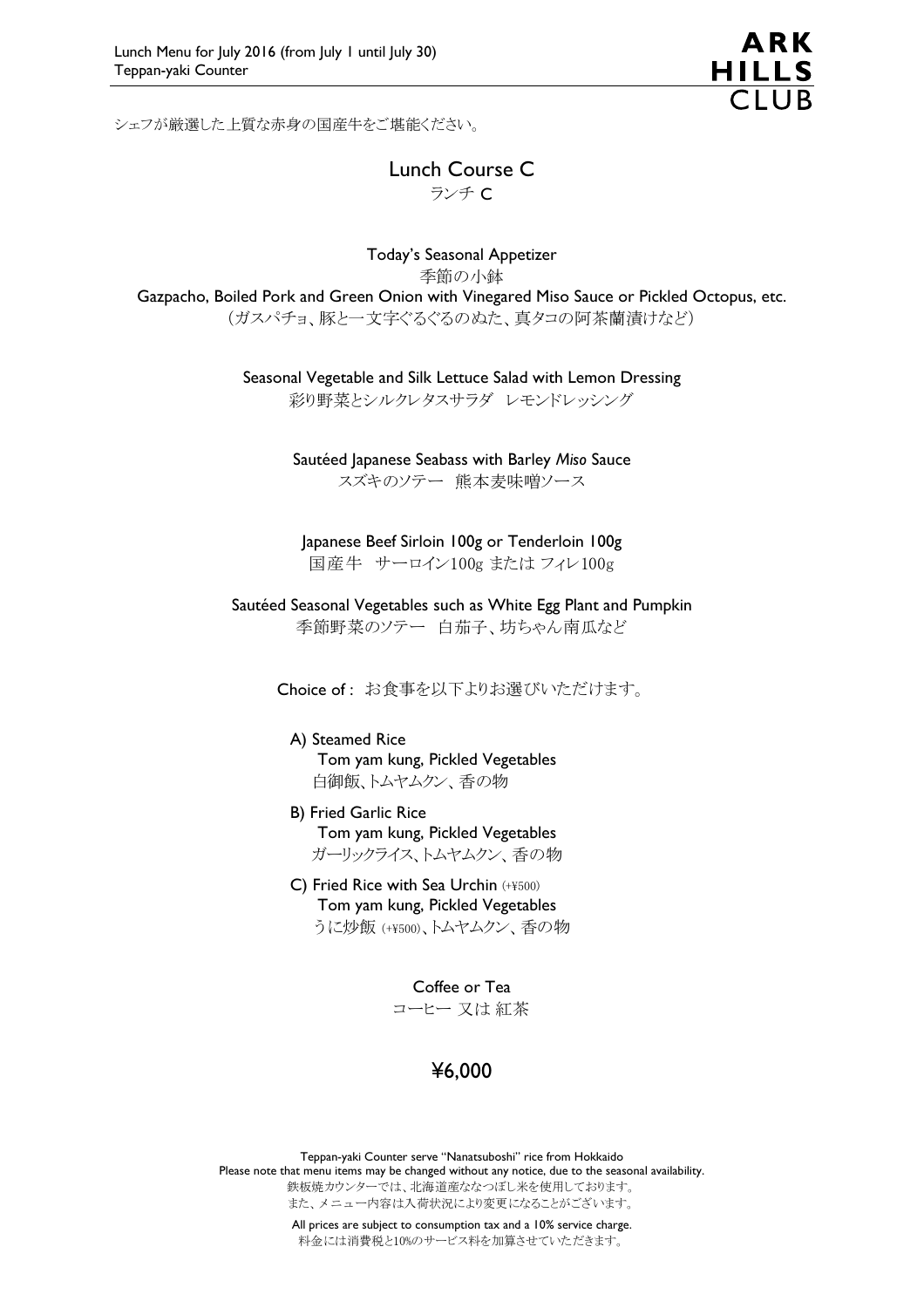A la Carte



| Japanese Beef Sirloin or Tenderloin |        | Vegetable    |
|-------------------------------------|--------|--------------|
| 国産牛 サーロイン またはフィレ                    |        | 野菜           |
| 100 <sub>g</sub>                    | ¥6,000 | Sautéed Seas |
| 150 <sub>g</sub>                    | 9,000  | 旬の彩り野        |
| 200 <sub>g</sub>                    | 12.000 |              |
|                                     |        |              |

| Sautéed Seasonal Vegetables | ¥2,000 |
|-----------------------------|--------|
| 旬の彩り野菜ソテー                   |        |

#### Dry-aged Australian Beef オーストラリア産ドライエイジビーフ

| 100 <sub>g</sub>                        | ¥2,000 | Soup & Rice<br>お食事とお椀物                                                                |        |  |
|-----------------------------------------|--------|---------------------------------------------------------------------------------------|--------|--|
| <b>Seafood</b><br>魚料理                   |        | Fried Rice with Sea Urchin<br>Miso Soup and Pickled Vegetables<br>うに炒飯セット (味噌椀、香の物)   | ¥1,800 |  |
| Hokkaido Scallops (2Pieces)<br>北海道産 帆立貝 | ¥1,000 | Fried Rice with Sea Urchin<br>うに炒飯                                                    | 1,500  |  |
| Today's Fish<br>本日の魚料理                  | 3,000  | <b>Fried Garlic Rice</b><br>Miso Soup and Pickled Vegetables<br>ガーリックライスセット (味噌椀、香の物) | 1,200  |  |
| Abalone (100g)<br>蝦夷鮑                   | 4,000  | <b>Fried Garlic Rice</b><br>ガーリックライス                                                  | 800    |  |
|                                         |        | <b>Steamed Rice</b><br>Miso Soup and Pickled Vegetables<br>白御飯セット(味噌椀、香の物)            | I,000  |  |
|                                         |        | <b>Steamed Rice</b><br>白御飯                                                            | 500    |  |

Teppan-yaki Counter serve "Nanatsuboshi" rice from Hokkaido Please note that menu items may be changed without any notice, due to the seasonal availability. 鉄板焼カウンターでは、北海道産ななつぼし米を使用しております。 また、メニュー内容は入荷状況により変更になることがございます。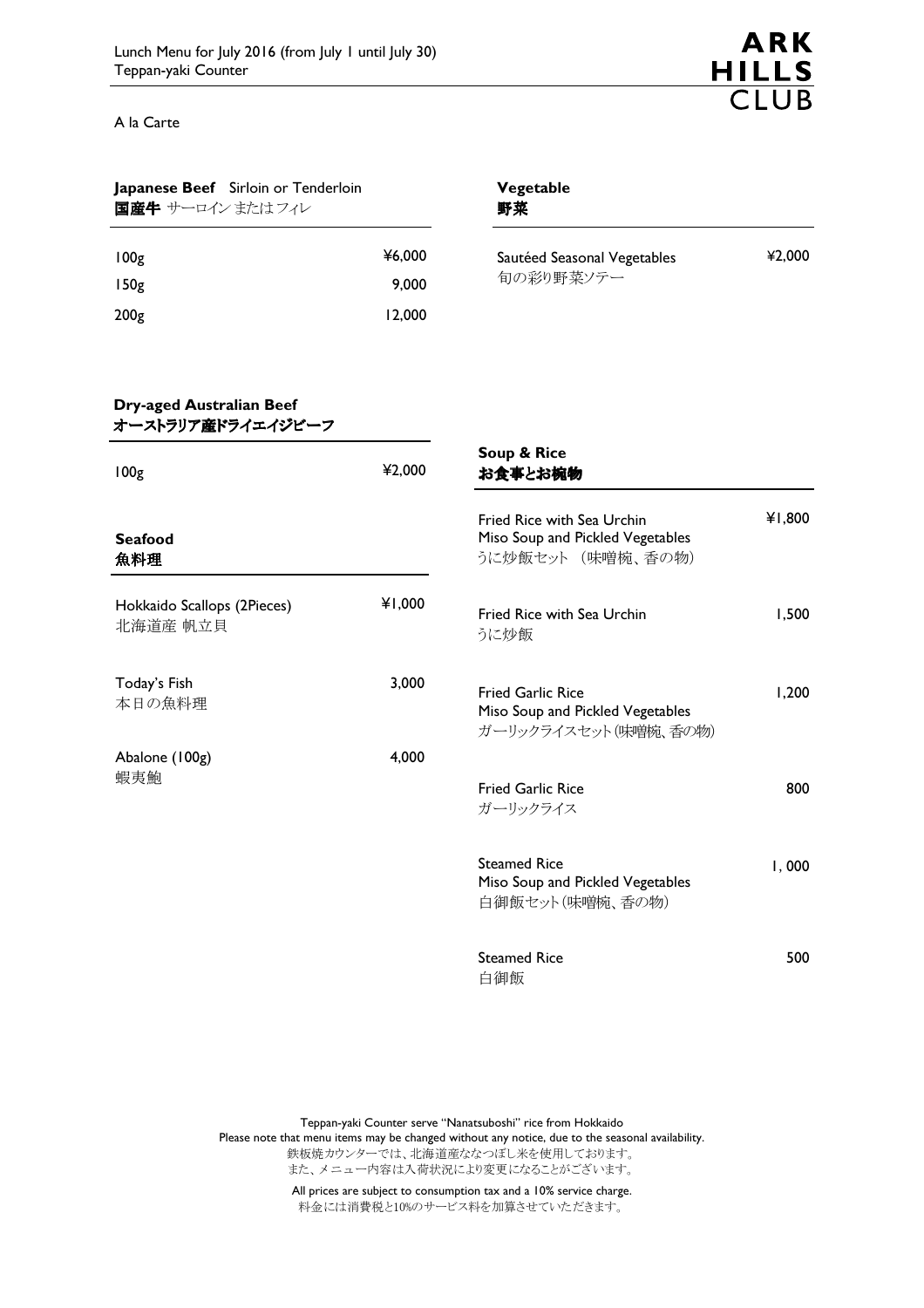available from July 2016 (from July 1 until July 30) 2016年7月1日 ~ 2016年7月30日

**ARK** HILLS<br>CLUB

\*Please note that reservation for Ladies Lunch is required at least three days in advance. 3日前までのご予約をお願い致します。

| Ladies Lunch                                                                                                                        |
|-------------------------------------------------------------------------------------------------------------------------------------|
| レディースランチ                                                                                                                            |
|                                                                                                                                     |
| Aperitif or Soft Drink                                                                                                              |
| お好みの食前酒またはソフトドリンクをご一緒に                                                                                                              |
|                                                                                                                                     |
| Petite Hors d'oeuvre                                                                                                                |
| 小さなオードブル                                                                                                                            |
| Seasonal Vegetable and Silk Lettuce Salad with Lemon Dressing                                                                       |
| 彩り野菜とシルクレタスサラダ レモンドレッシング                                                                                                            |
|                                                                                                                                     |
| Sautéed Japanese Seabass and Scallops with Barley Miso Sauce                                                                        |
| スズキと帆立貝のソテー 熊本麦味噌ソース                                                                                                                |
| <b>Ghost Plant Leaf with Honey</b>                                                                                                  |
| お口休めのグラパラリーフ                                                                                                                        |
|                                                                                                                                     |
| Sautéed Seasonal Vegetables                                                                                                         |
| 季節野菜のソテー                                                                                                                            |
| Japanese Beef Steak (60g)                                                                                                           |
| 国産牛ステーキ (60g)                                                                                                                       |
|                                                                                                                                     |
| Choice of: お食事を以下よりお選びいただけます。                                                                                                       |
| A) Steamed Rice                                                                                                                     |
| Tom yam kung, Pickled Vegetables                                                                                                    |
| 白御飯、トムヤムクン、香の物                                                                                                                      |
| <b>B) Fried Garlic Rice</b>                                                                                                         |
| Tom yam kung, Pickled Vegetables                                                                                                    |
| ガーリックライス、トムヤムクン、香の物                                                                                                                 |
| Dessert                                                                                                                             |
| デザート                                                                                                                                |
| Coffee or Tea                                                                                                                       |
| コーヒー又は紅茶                                                                                                                            |
| ¥5,000                                                                                                                              |
|                                                                                                                                     |
|                                                                                                                                     |
|                                                                                                                                     |
| Teppan-yaki Counter serve "Nanatsuboshi" rice from Hokkaido                                                                         |
| Please note that menu items may be changed without any notice, due to the seasonal availability.<br>鉄板焼カウンターでは、北海道産ななつぼし米を使用しております。 |

また、メニュー内容は入荷状況により変更になることがございます。

 The price above includes consumption tax and 10% service charge. 上記金額には消費税及びサービス料10%が含まれます。